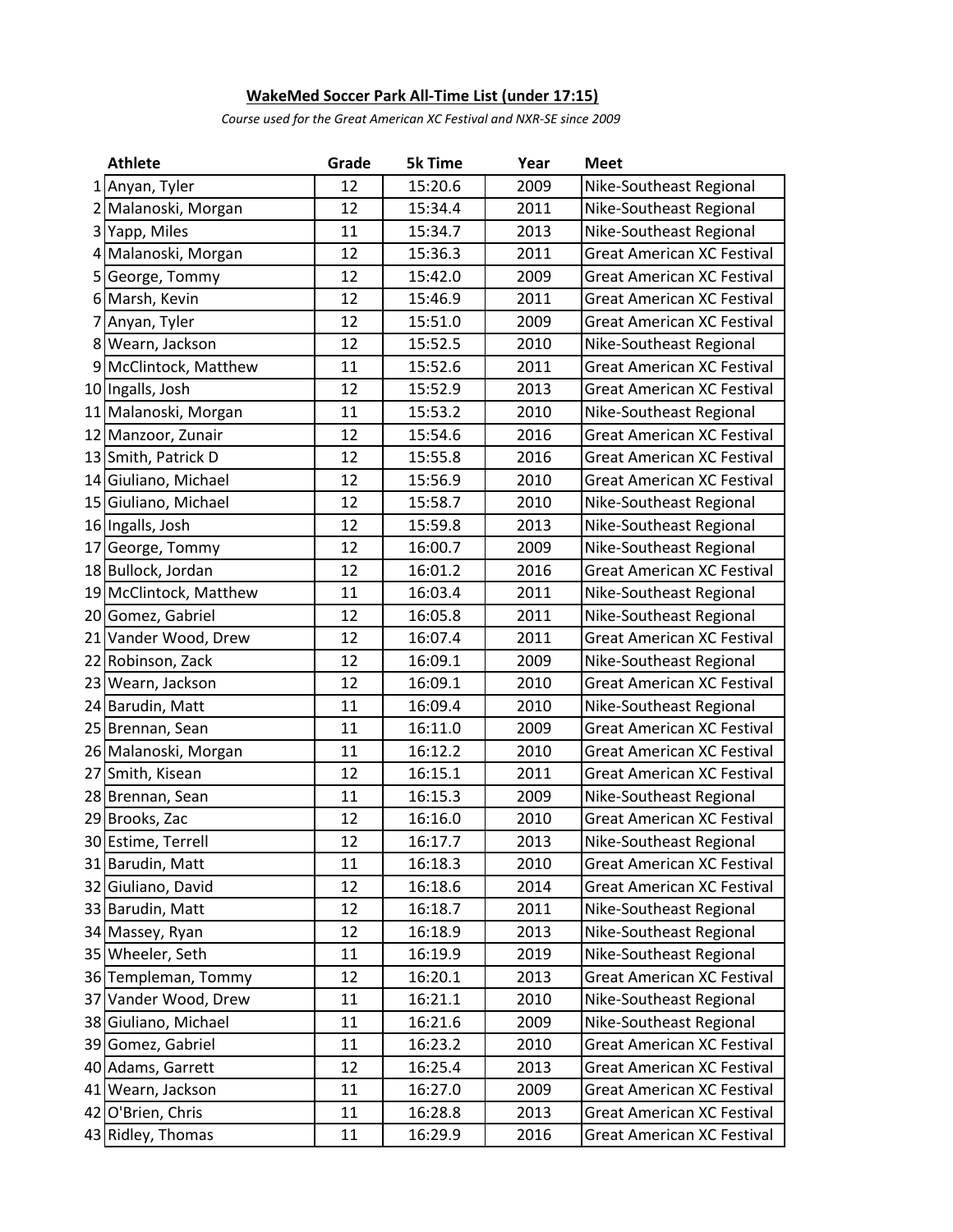## **WakeMed Soccer Park All-Time List (under 17:15)**

|                        |        | Course ascargor the Oreat Annenean Action value in the Build Zoos |      |                                   |
|------------------------|--------|-------------------------------------------------------------------|------|-----------------------------------|
| 44 Gomez, Gabriel      | 11     | 16:30.0                                                           | 2010 | Nike-Southeast Regional           |
| 45 O'Brien, Chris      | 12     | 16:30.1                                                           | 2014 | <b>Great American XC Festival</b> |
| 46 Fadeley, Michael    | 12     | 16:30.1                                                           | 2014 | <b>Great American XC Festival</b> |
| 47 Bray, Will          | 11     | 16:30.8                                                           | 2019 | Nike-Southeast Regional           |
| 48 Vander Wood, Drew   | 12     | 16:30.9                                                           | 2011 | Nike-Southeast Regional           |
| 49 Robinson, Zack      | 12     | 16:31.0                                                           | 2009 | <b>Great American XC Festival</b> |
| 50 Hanagriff, Jonathan | 12     | 16:32.5                                                           | 2013 | <b>Great American XC Festival</b> |
| 51 Barudin, Matt       | 12     | 16:32.9                                                           | 2011 | <b>Great American XC Festival</b> |
| 52 Harper, Jackson     | 11     | 16:33.3                                                           | 2019 | Nike-Southeast Regional           |
| 53 McNeil, Luke        | 12     | 16:35.1                                                           | 2019 | Nike-Southeast Regional           |
| 54 Massey, Ryan        | 10     | 16:35.3                                                           | 2011 | <b>Great American XC Festival</b> |
| 55 Hewitt, Carter      | 12     | 16:35.4                                                           | 2009 | Nike-Southeast Regional           |
| 56 Hand, Jordan        | 12     | 16:35.5                                                           | 2013 | <b>Great American XC Festival</b> |
| 57 Estime, Terrell     | 12     | 16:35.8                                                           | 2013 | <b>Great American XC Festival</b> |
| 58 Veith, Connor       | 12     | 16:37.5                                                           | 2013 | <b>Great American XC Festival</b> |
| 59 Massey, Ryan        | 12     | 16:37.7                                                           | 2013 | <b>Great American XC Festival</b> |
| 60 Mondal, Sumit       | 12     | 16:38.1                                                           | 2014 | <b>Great American XC Festival</b> |
| 61 Vander Wood, Drew   | 11     | 16:39.9                                                           | 2010 | <b>Great American XC Festival</b> |
| 62 Veith, Austin       | 11     | 16:40.1                                                           | 2010 | Nike-Southeast Regional           |
| 63 Wearn, Jackson      | 11     | 16:40.2                                                           | 2009 | Nike-Southeast Regional           |
| 64 Smith, Patrick S    | 12     | 16:42.7                                                           | 2018 | Nike-Southeast Regional           |
| 65 Fadeley, Michael    | 11     | 16:44.7                                                           | 2013 | <b>Great American XC Festival</b> |
| 66 Vitovic, Dylan      | 10     | 16:46.8                                                           | 2014 | <b>Great American XC Festival</b> |
| 67 Templeman, Tommy    | 10     | 16:48.6                                                           | 2011 | <b>Great American XC Festival</b> |
| 68 Smith, Patrick D    | 10     | 16:50.2                                                           | 2014 | <b>Great American XC Festival</b> |
| 69 Murdaugh, Austin    | 12     | 16:52.2                                                           | 2011 | Nike-Southeast Regional           |
| 70 Veith, Austin       | 11     | 16:52.7                                                           | 2010 | <b>Great American XC Festival</b> |
| 71 Fadeley, Michael    | 11     | 16:54.0                                                           | 2013 | Nike-Southeast Regional           |
| 72 Vigardt, Kai        | 12     | 16:54.4                                                           | 2019 | Nike-Southeast Regional           |
| 73 Turner, Trevor      | 12     | 16:56.6                                                           | 2011 | <b>Great American XC Festival</b> |
| 74 Bray, Will          | 10     | 16:58.5                                                           | 2018 | Nike-Southeast Regional           |
| 75 Marsh, Kevin        | 12     | 16:58.8                                                           | 2011 | Nike-Southeast Regional           |
| 76 Marsh, Kevin        | 11     | 16:59.1                                                           | 2010 | Nike-Southeast Regional           |
| 77 Cook, Ben           | 11     | 16:59.5                                                           | 2014 | <b>Great American XC Festival</b> |
| 78 Bullock, Jordan     | 10     | 16:59.6                                                           | 2014 | <b>Great American XC Festival</b> |
| 79 Jones, Stuart       | $11\,$ | 16:59.7                                                           | 2014 | <b>Great American XC Festival</b> |
| 80 Tesfamariam, Gruem  | 10     | 16:59.9                                                           | 2014 | <b>Great American XC Festival</b> |
| 81 Brooks, Zac         | 11     | 17:00.0                                                           | 2009 | <b>Great American XC Festival</b> |
| 82 Forbes, Tucker      | 12     | 17:00.0                                                           | 2009 | Nike-Southeast Regional           |
| 83 McClintock, Matthew | 10     | 17:00.2                                                           | 2010 | Nike-Southeast Regional           |
| 84 Hanagriff, Matthew  | 12     | 17:00.2                                                           | 2016 | <b>Great American XC Festival</b> |
| 85 Turner, Trevor      | 11     | 17:00.3                                                           | 2010 | <b>Great American XC Festival</b> |
| 86 Roberts, Benjamin   | 10     | 17:01.0                                                           | 2019 | Nike-Southeast Regional           |
| 87 Nguyen, Dustin      | 12     | 17:01.8                                                           | 2011 | <b>Great American XC Festival</b> |
| 88 Murdaugh, Austin    | 12     | 17:02.0                                                           | 2011 | <b>Great American XC Festival</b> |

*Course used for the Great American XC Festival and NXR-SE since 2009*